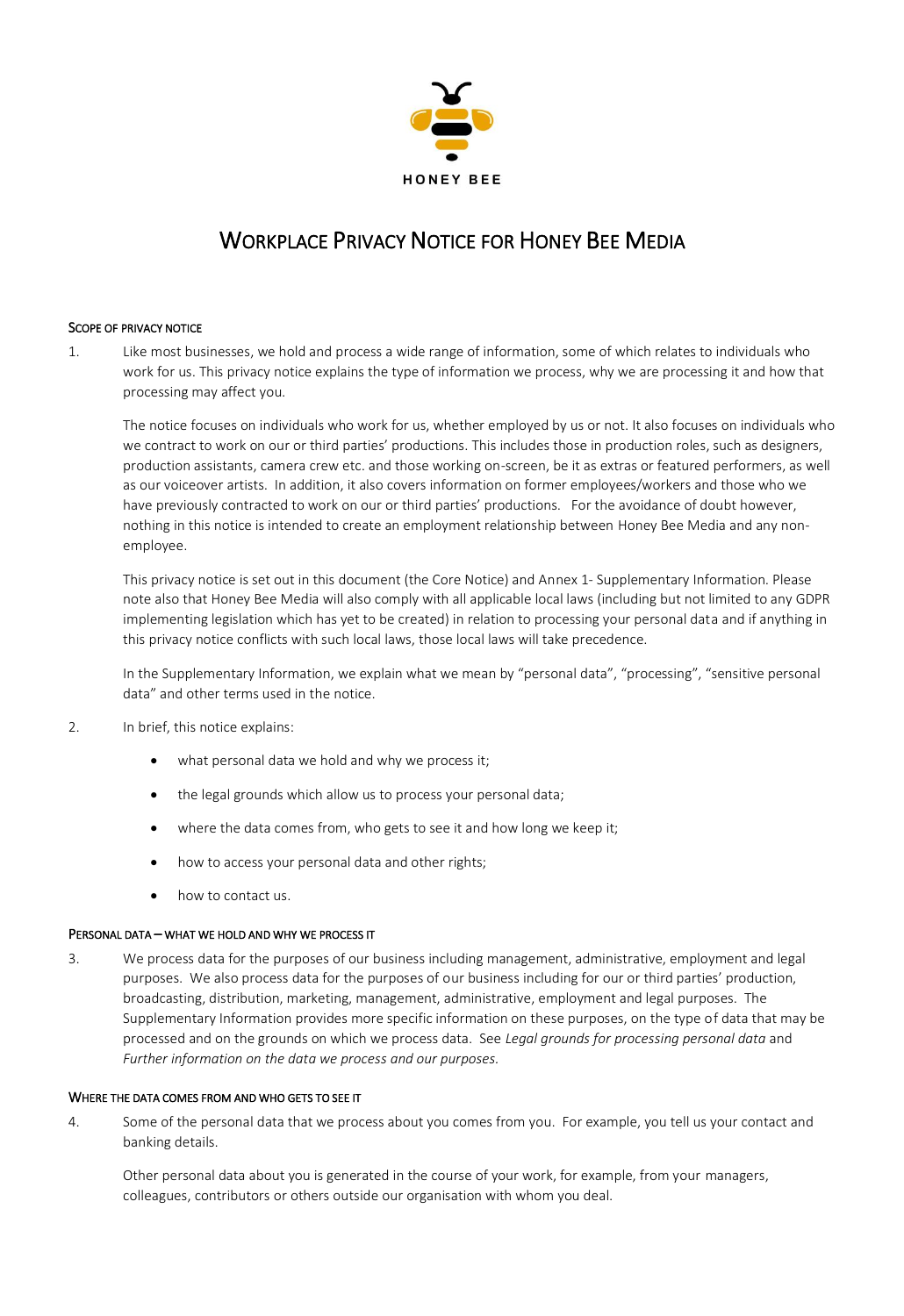

Your personal data will be seen internally by managers and in some circumstances, colleagues. We will, where necessary and as set out in this privacy notice, also pass your data outside the organisation. For example, we may pass your data to people you are dealing with and payroll agencies.

Further information on this is provided in the Supplementary Information. See *Where the data comes from* and *Who gets to see your data?* 

# HOW LONG DO WE KEEP YOUR PERSONAL DATA?

5. We do not keep your personal data for any specific period but will not keep it for longer than is necessary for our purposes. In general, we will keep your personal data for the duration of your employment and for a period afterwards.

See *Retaining your personal data – more information* in the Supplementary Information.

## TRANSFERS OF PERSONAL DATA OUTSIDE THE EEA

6. Due to the international nature of Honey Bee Media business, we will where necessary and as set out in this privacy notice transfer your personal data outside the EEA. If you are featured in a production, the data constituting your performance may be transferred out of the EEA for distribution and marketing purposes.

# YOUR DATA RIGHTS

7. You have a right to make a subject access request to receive information about the data that we process about you. As well as your subject access right, you may have a legal right to have your personal data rectified or erased, to object to its processing or to have its processing restricted and to be given the data in machine readable format for transmitting to another data controller. Further information on this and on other rights is in the Supplementary Information under *Access to your personal data and other rights.* We also explain how to make a complaint about our processing of your data.

# CONTACT DETAILS

8. In processing your personal data, we act as a data controller. Our contact details are set out on page 12.

Please note that generally the data controller of your personal data will be your employing/engaging entity but also entities within Honey Bee Media with which we share data for business administration purposes.

#### STATUS OF THIS NOTICE

This notice does not form part of your contract of employment and does not create contractual rights or obligations. It may be amended by us at any time and if so we will issue a revised notice and/or take other steps to notify you of the changes in accordance with applicable laws. Nothing in this notice is intended to create an employment relationship between Honey Bee Media and any non-employee. Annex 1- Supplementary information

## WHAT DO WE MEAN BY "PERSONAL DATA" AND "PROCESSING"?

1. "Personal data" is information relating to you (or from which you may be identified) which is processed by automatic means or which is (or is intended to be) part of a structured manual filing system. It includes not only facts about you such as your name, identification number, location data, online identifier or to one or more factors specific to your physical, physiological, genetic, mental, economic, cultural or social identity, but also, intentions and opinions about you. Personal data can be online and on hard copy documents and in media as mentioned below.

Data "processed automatically" includes information held on, or relating to use of, a computer, laptop, mobile phone or similar device. It covers data derived from equipment such as access passes within a building, data on use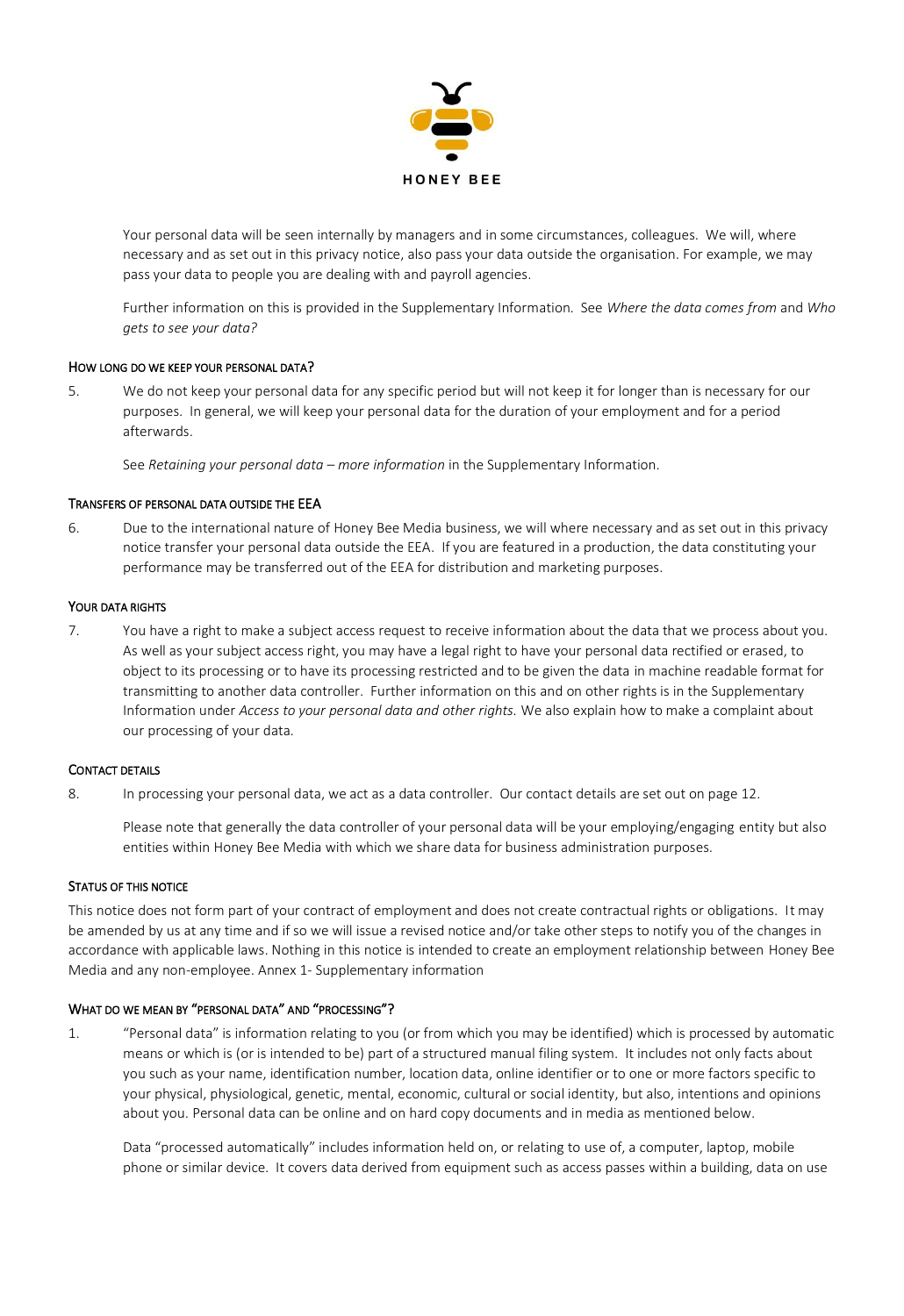

of vehicles and sound and image data such as CCTV, video, audio and images captured as part of a production or photographs.

"Processing" means doing anything with the data. For example, it includes collecting it, holding it, disclosing it and deleting it.

Personal data revealing racial or ethnic origin, political opinions, religious or philosophical beliefs, health, sexual orientation, sex life, trade union membership and genetic and biometric data are subject to special protection and considered by EU privacy law to be "sensitive personal data".

References in the privacy notice to employment, work (and similar expressions) include any arrangement we may have under which an individual provides us with work. By way of example, when we mention an "employment contract", that includes a contract under which you provide us with services; when we refer to ending your employment, that includes terminating a contract for services. We use the word "you" to refer to anyone within the scope of the notice.

# LEGAL GROUNDS FOR PROCESSING PERSONAL DATA

# WHAT ARE THE GROUNDS FOR PROCESSING?

2. Under applicable data protection law, there are various grounds on which we can rely when processing your personal data. In some contexts, more than one ground applies. We have summarised these grounds as Contract, Legal obligation, Legitimate Interests and Consent and outline what those terms mean in the following table.

| Term                 | Ground for processing                                                                                                  | Explanation                                                                                                                                                                                                                                                                                                                         |
|----------------------|------------------------------------------------------------------------------------------------------------------------|-------------------------------------------------------------------------------------------------------------------------------------------------------------------------------------------------------------------------------------------------------------------------------------------------------------------------------------|
| Contract             | Processing necessary for performance of a<br>contract with you or to take steps at your<br>request to enter a contract | This covers carrying out our contractual duties and<br>exercising our contractual rights.                                                                                                                                                                                                                                           |
| Legal obligation     | Processing necessary to comply with our<br>legal obligations                                                           | Ensuring we perform our legal and regulatory<br>obligations. For example, providing a safe place of<br>work and avoiding unlawful discrimination.                                                                                                                                                                                   |
| Legitimate Interests | Processing necessary for our or a third<br>party's legitimate interest                                                 | We or a third party have legitimate interests in<br>carrying on, managing and administering our<br>respective businesses effectively and properly and<br>in connection with those interests processing your<br>data.<br>Your data will not be processed on this basis if our<br>or a third party's interests are overridden by your |
|                      |                                                                                                                        | own interests, rights and freedoms.                                                                                                                                                                                                                                                                                                 |
| Consent              | You have given specific consent to<br>processing your data                                                             | In general, processing of your data in connection<br>with employment is not conditional on your<br>consent. But there may be occasions where we do<br>specific things such as getting a criminal record<br>check for a role which is regulated and rely on your<br>consent to our doing so.                                         |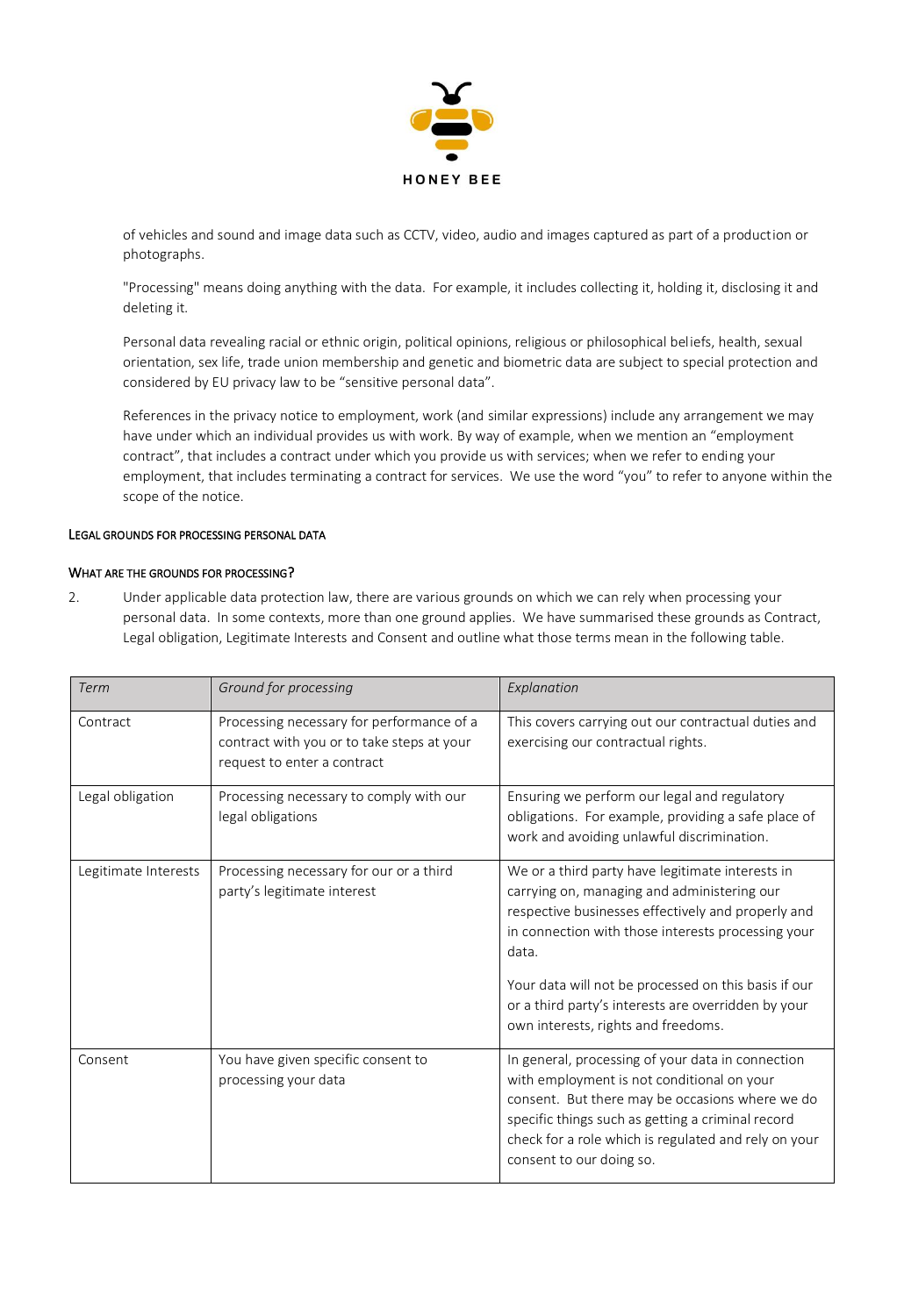

# PROCESSING SENSITIVE PERSONAL DATA

- 3. If we process sensitive personal data about you (for example, storing your health records to assist us in ensuring that we provide you with a healthy and safe workplace or processing personal data relating to diversity monitoring), we will ensure that one of the grounds for processing mentioned above applies, and we will also make sure that one or more of the grounds for processing sensitive personal data applies. In outline, these include:
	- Processing being necessary for the purposes of your or our obligations and rights in relation to employment in so far as it is authorised by law or collective agreement;
	- Processing relating to data about you that you have made public (e.g. if you tell colleagues that you are ill);
	- Processing being necessary for the purpose of establishing, making or defending legal claims;
	- Processing being necessary for provision of health care or treatment, medical diagnosis, and assessment of your working capacity;
	- Processing for equality and diversity purposes to the extent permitted by law; and
	- Processing based on us having received your explicit consent (although please note as set out above that, in general, processing of your data in connection with employment is not conditional on your consent).

# FURTHER INFORMATION ON THE DATA WE PROCESS AND OUR PURPOSES

4. The Core Notice outlines the purposes for which we process your personal data. More specific information on these, examples of the data and the grounds on which we process data are in the table below.

The examples in the table cannot, of course, be exhaustive. For example, although the table does not mention data relating to criminal offences, if we were to find out that someone working for us was suspected of committing a criminal offence, we will process that information if necessary, for our purposes and to the extent that this would be allowed under the applicable law.

If necessary and to the extent that this would be allowed under the applicable law, we will also require criminal background checks for certain roles – for example those working in financial roles or with minors.

| Purpose                                                                             | Examples of personal data that may be processed                                                                                                                                                                                                                                                                                                                                                                                               | Grounds for processing                               |
|-------------------------------------------------------------------------------------|-----------------------------------------------------------------------------------------------------------------------------------------------------------------------------------------------------------------------------------------------------------------------------------------------------------------------------------------------------------------------------------------------------------------------------------------------|------------------------------------------------------|
| Recruitment                                                                         | Information concerning your application and our<br>assessment of it, your references, any checks we may<br>make to verify information provided, other background<br>checks, and any information connected with your right<br>to work. We will where necessary and as set out in this<br>privacy notice also process information concerning your<br>health, any disability, and in connection with any<br>adjustments to working arrangements. | Contract<br>Legal obligation<br>Legitimate interests |
| Your employment contract<br>including entering it, performing<br>it and changing it | Information on your terms of employment including<br>your hours and working patterns and your pay and<br>benefits such as your participation in pension<br>arrangements, life and medical insurance, and any<br>bonus or share schemes.                                                                                                                                                                                                       | Contract<br>Legal obligation<br>Legitimate interests |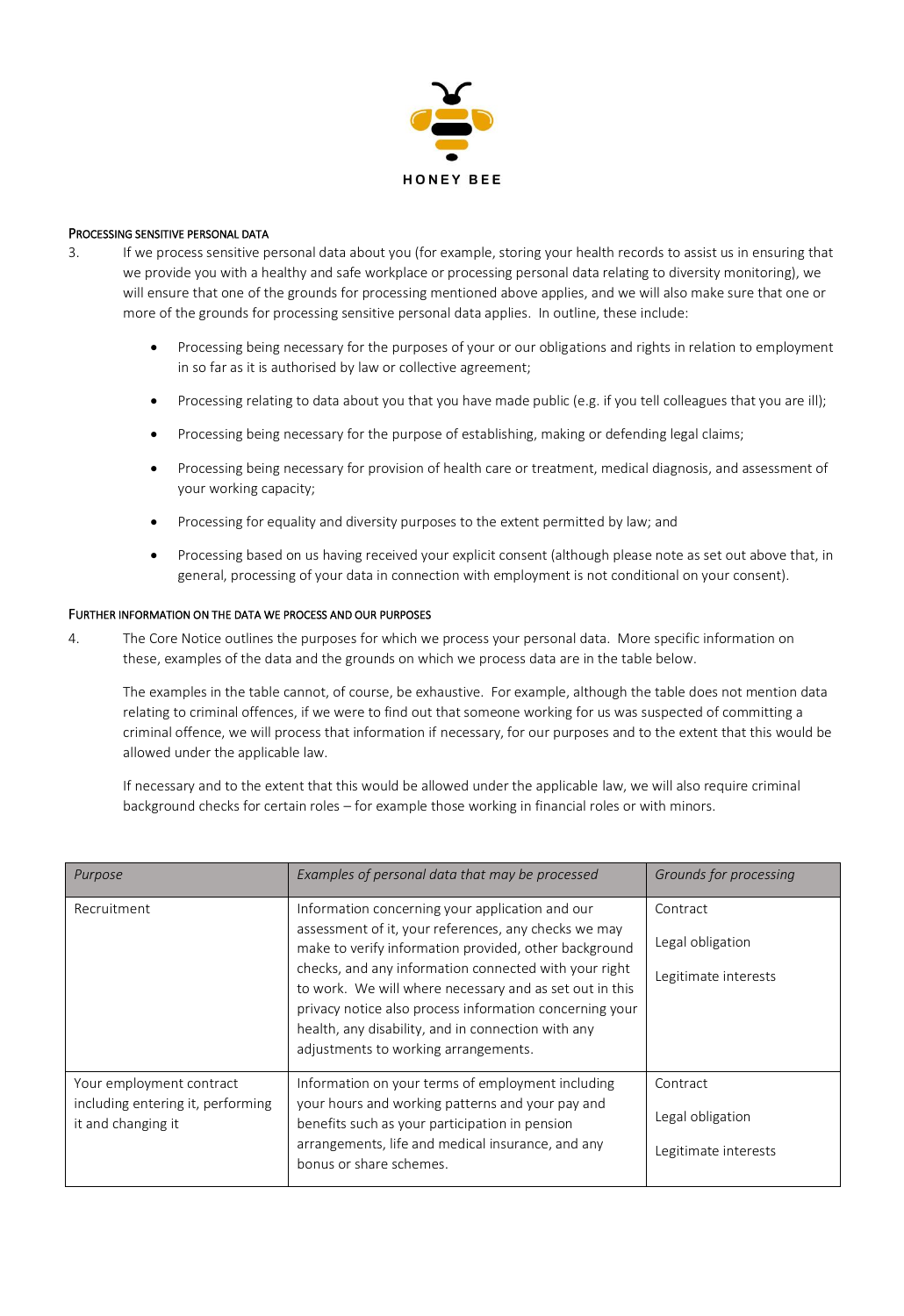

| Contacting you or others on your                | Your address and phone number, emergency contact                                                                                                                                                                        | Contract             |
|-------------------------------------------------|-------------------------------------------------------------------------------------------------------------------------------------------------------------------------------------------------------------------------|----------------------|
| behalf                                          | information and information on your next of kin.                                                                                                                                                                        | Legitimate interests |
| Payroll administration                          | Information on your bank account, pension                                                                                                                                                                               | Contract             |
|                                                 | contributions and on tax and social insurance.                                                                                                                                                                          | Legal obligation     |
|                                                 | Your social insurance number or other government<br>issued identifier.                                                                                                                                                  | Legitimate interests |
|                                                 | Information on attendance, holiday and other leave and<br>sickness absence.                                                                                                                                             |                      |
| Financial planning and budgeting                | Information such as your salary and (if applicable)<br>bonus levels.                                                                                                                                                    | Legitimate interests |
| Supporting and managing your                    | Information connected with your work, anything you do                                                                                                                                                                   | Contract             |
| work and performance and any<br>health concerns | at work and your performance including records of<br>documents and emails created by or relating to you and                                                                                                             | Legal obligation     |
|                                                 | information on your use of our systems including<br>computers, laptops or other device (and any related<br>monitoring will always be undertaken in a<br>proportionate and as minimally invasive manner as<br>possible). | Legitimate interests |
|                                                 | Performance management information regarding you,<br>including notes of meetings and appraisal records, and<br>information you or our managers enter onto our<br>training or appraisal platforms.                       |                      |
|                                                 | Information relating to your compliance with our<br>policies.                                                                                                                                                           |                      |
|                                                 | Information concerning disciplinary allegations,<br>investigations and processes and relating to grievances<br>or complaints in which you are or may be directly or<br>indirectly involved.                             |                      |
|                                                 | Information concerning your health, including medical<br>or doctors' notes, return to work plans, and medical<br>and occupational health reports.                                                                       |                      |
| Changing or ending your working                 | Information connected with anything that may affect                                                                                                                                                                     | Contract             |
| arrangements                                    | your continuing employment or the terms on which you<br>work including any proposal to promote you, to change<br>your pay or benefits, to change your working<br>arrangements or to end your employment.                | Legitimate interests |
| Physical and system security                    | CCTV images.                                                                                                                                                                                                            | Legal obligation     |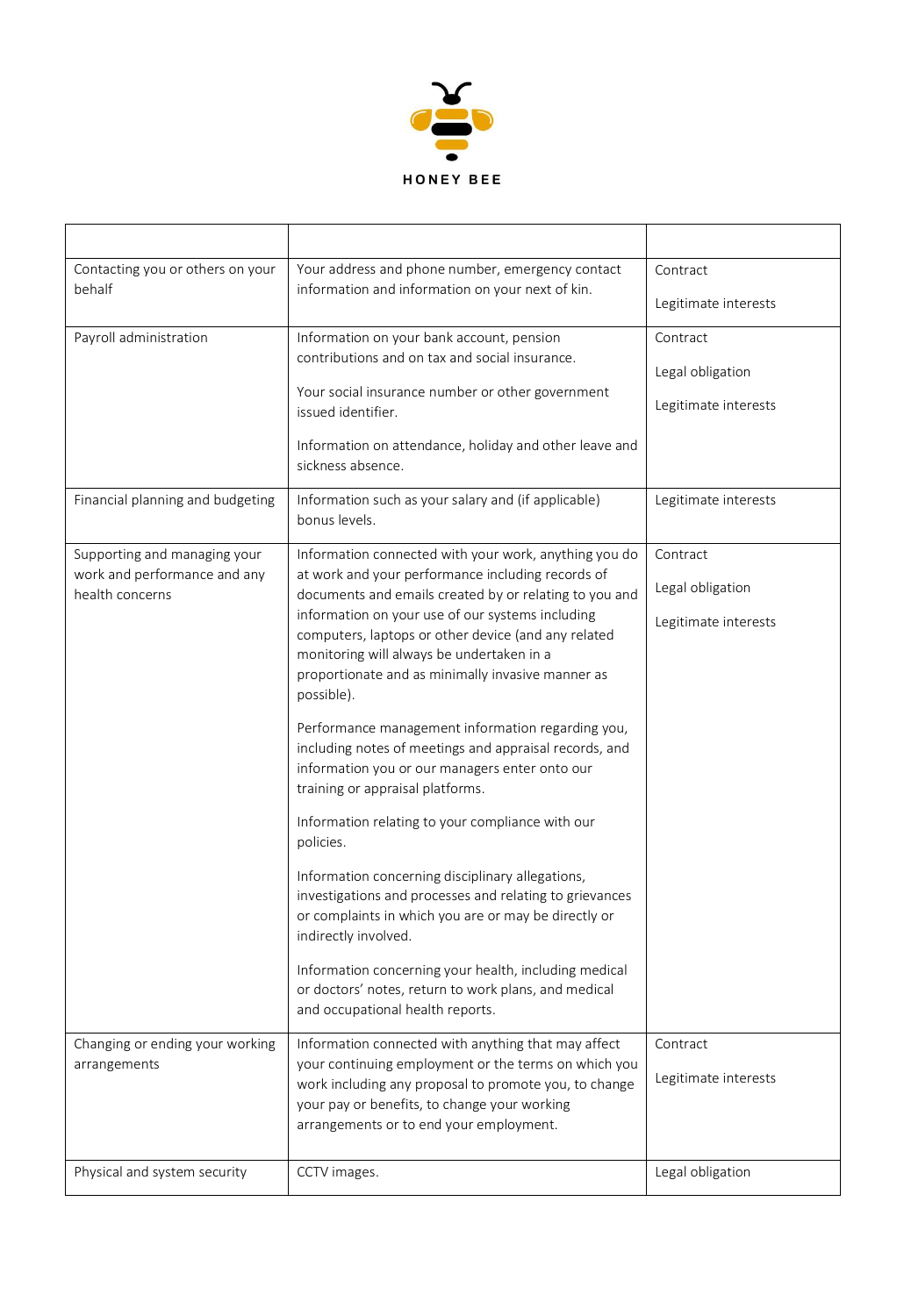

|                                                                                                                                                                                    | Your IT account and directory information.                                                                                                                                                                                                                                                                                                                                                                                                                                                                                                                                                | Legitimate interests            |
|------------------------------------------------------------------------------------------------------------------------------------------------------------------------------------|-------------------------------------------------------------------------------------------------------------------------------------------------------------------------------------------------------------------------------------------------------------------------------------------------------------------------------------------------------------------------------------------------------------------------------------------------------------------------------------------------------------------------------------------------------------------------------------------|---------------------------------|
|                                                                                                                                                                                    | Records of use of swipe and similar entry cards.                                                                                                                                                                                                                                                                                                                                                                                                                                                                                                                                          |                                 |
|                                                                                                                                                                                    | Records of your use of our systems including                                                                                                                                                                                                                                                                                                                                                                                                                                                                                                                                              |                                 |
|                                                                                                                                                                                    | computers, phones and other devices and passwords.                                                                                                                                                                                                                                                                                                                                                                                                                                                                                                                                        |                                 |
| Improving efficiency of IT and<br>business systems and device use,<br>including in connection with<br>Honey Bee Media efforts to<br>maintain, improve and monitor<br>cybersecurity | Records of your use of IT and business systems and<br>Honey Bee Media devices.<br>For example, we may collect information on the<br>number of minutes and amount of data used on<br>company mobile phones to ensure employees are on<br>the most cost-effective tariff for their usage.<br>We will where necessary and as set out in this privacy                                                                                                                                                                                                                                         | Legitimate interest             |
|                                                                                                                                                                                    | notice also contract with third parties so you can use<br>third party applications on your company devices which<br>may assist with your work (for example an application<br>allowing 'one-click' dial in to conference calls). Such<br>applications will process your personal data. Their own<br>privacy notices will make clear precisely what<br>information will be collected. We may be provided with<br>information on the usage of such applications, for<br>example for the purpose of troubleshooting or<br>assessing overall usage and whether to continue to<br>provide them. |                                 |
| Providing references in<br>connection with your finding new<br>employment                                                                                                          | Information on your working for us and on your<br>performance.                                                                                                                                                                                                                                                                                                                                                                                                                                                                                                                            | Consent<br>Legitimate interests |
| Providing information to third<br>parties in connection with<br>transactions that we contemplate<br>or carry out                                                                   | Information on your contract and other employment<br>data that may be required by a party to a transaction<br>such as a prospective purchaser, seller or outsourcer.                                                                                                                                                                                                                                                                                                                                                                                                                      | Legitimate interests            |
| Monitoring of diversity and equal<br>opportunities                                                                                                                                 | Information on your nationality, racial and ethnic origin,<br>gender, sexual orientation, religion, disability and age<br>as part of diversity monitoring initiatives. Such data will<br>be aggregated and used for equality of opportunity<br>monitoring purposes. Please note we may share<br>aggregated and anonymised diversity statistics with<br>regulators if formally required / requested.                                                                                                                                                                                       | Legitimate interests            |
| Monitoring and investigating<br>suspicions of misconduct,<br>compliance with policies and<br>rules - both generally and<br>specifically - but always in a                          | We expect our employees and workers to comply with<br>our policies and rules and may monitor our systems to<br>check compliance (e.g. rules on accessing pornography<br>at work). We will where necessary and as set out in this<br>privacy notice check system and other data to look into<br>those concerns (e.g. log-in records, records of usage                                                                                                                                                                                                                                      | Legitimate interests            |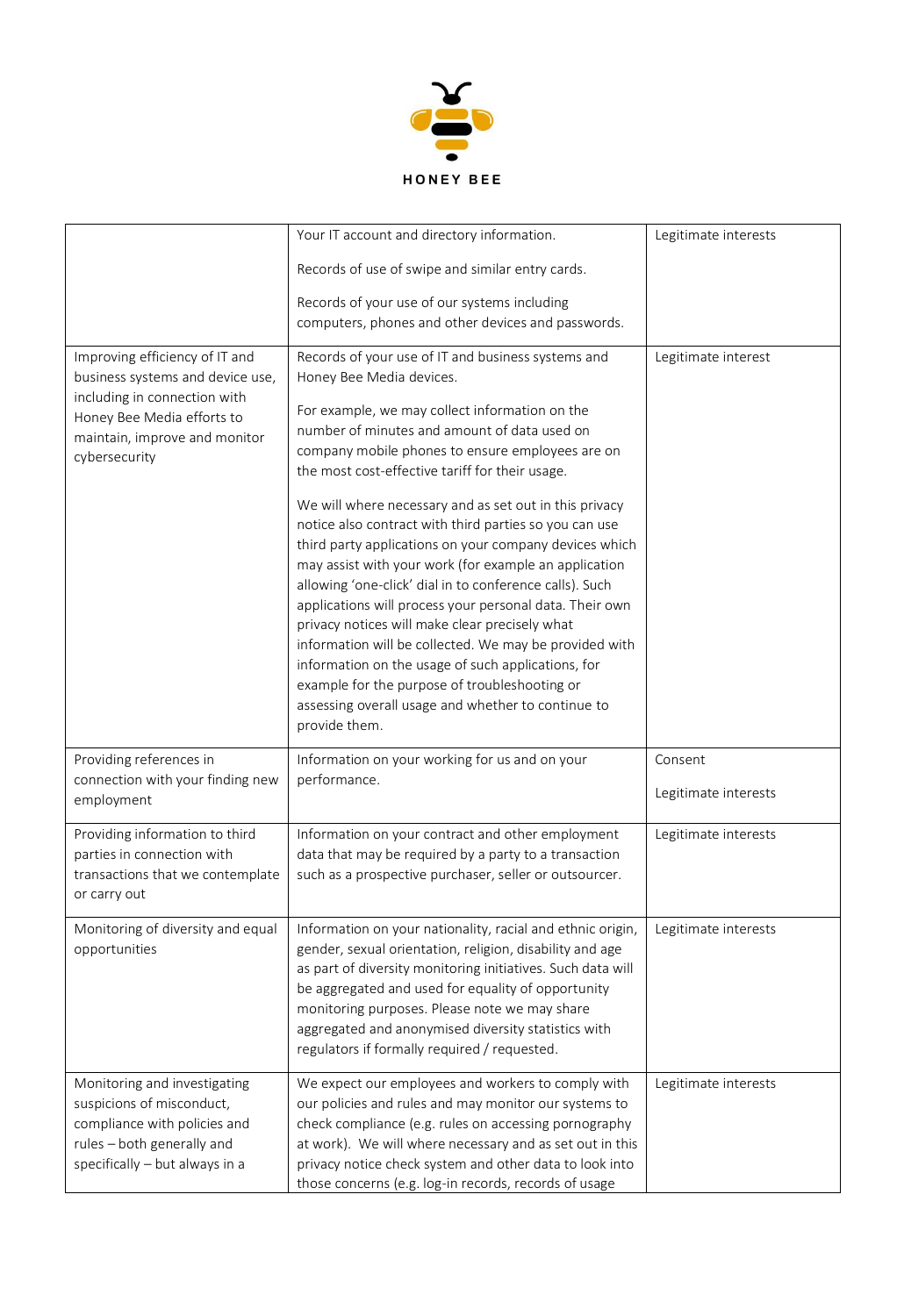

| proportionate and as minimally<br>invasive manner as possible                                                      | and emails and documents, CCTV images). In<br>appropriate cases, if we have suspicions of serious<br>wrong-doing, we may make targeted records (e.g. video<br>or sound) in connection with an investigation,                                                                                  |                                                      |
|--------------------------------------------------------------------------------------------------------------------|-----------------------------------------------------------------------------------------------------------------------------------------------------------------------------------------------------------------------------------------------------------------------------------------------|------------------------------------------------------|
| Disputes and legal proceedings                                                                                     | Any information relevant or potentially relevant to a<br>dispute or legal proceeding affecting us.                                                                                                                                                                                            | Legitimate interests<br>Legal obligation             |
| Trade union check off<br>arrangements and Works Council<br>administration                                          | Details of trade union membership and deductions of<br>contributions made at source.<br>Information relating to Works Council (or similar body)<br>participation, including any communication you send to<br>us if acting for the Works Council (if applicable).                              | Contract<br>Legal Obligation                         |
| Day to day business operations<br>including marketing and<br>customer/client relations and<br>travel on our behalf | Information relating to the work you do for us, your<br>role and contact details including relations with current<br>or potential customers or clients. This may include a<br>picture of you for internal or external use.<br>Information regarding your travel arrangements and<br>location. | Legitimate interests                                 |
| Maintaining appropriate business<br>records during and after your<br>employment                                    | Information relating to your work, anything you do at<br>work and your performance relevant to such records.                                                                                                                                                                                  | Contract<br>Legal obligation<br>Legitimate interests |

| Other processing activities that apply to cast, crew, production and talent                                                                               |                                                                                                                                                                                                                                                                                                                                                          |                                                      |
|-----------------------------------------------------------------------------------------------------------------------------------------------------------|----------------------------------------------------------------------------------------------------------------------------------------------------------------------------------------------------------------------------------------------------------------------------------------------------------------------------------------------------------|------------------------------------------------------|
| Purpose                                                                                                                                                   | Examples of personal data that may be<br>processed                                                                                                                                                                                                                                                                                                       | Grounds for processing                               |
| Enabling the creation, sale and<br>distribution / broadcast of a<br>production you are working on<br>including, but not limited to,<br>marketing purposes | Information connected with your role including<br>(if applicable) records of documents and emails<br>created by or relating to you and information on<br>your use of our systems including computers,<br>laptops or other device.<br>If you have an on-screen or voiceover role this<br>will likely involve processing images / video /<br>audio of you. | Contract<br>Legal obligation<br>Legitimate interests |

# WHERE THE DATA COMES FROM

5. When you start employment with us, the initial data about you that we process is likely to come from you: for example, contact details, bank details and information on your immigration status and whether you can lawfully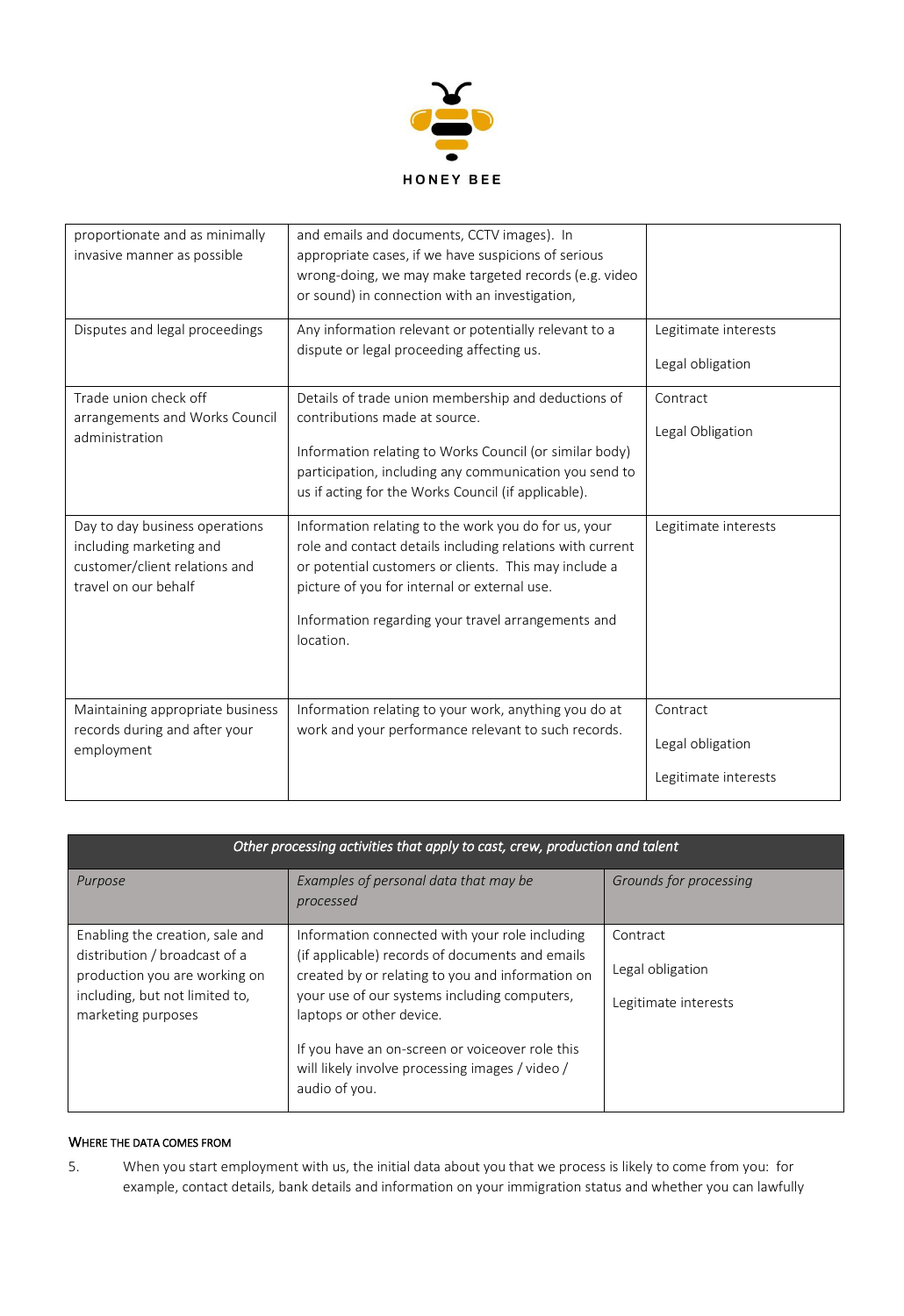

work. We will, where necessary and as set out in this privacy notice, also require references and information to carry out background checks including information on your credit or criminal history, if that is required for your job role.

In the course of employment, you may be required to provide us with information for other purposes such as sick pay and family rights (e.g. maternity and paternity leave and pay). If you do not provide information that you are required by statute or contract to give us, you may lose benefits, or we may decide not to employ you or to end your contract. If you have concerns about this in a particular context, you should speak to Honey Bee Media.

6. In the course of your work, we may receive personal data relating to you from others. Internally, personal data may be derived from your managers and other colleagues or our IT systems; externally, it may be derived from our customers or those with whom you communicate by email or other systems.

## WHO GETS TO SEE YOUR DATA?

## INTERNAL USE

7. Where necessary and as set out in this privacy notice, your personal data will be disclosed to your managers and administrators for employment, administrative and management purposes as mentioned in this document.

## EXTERNAL USE

- 8. We will disclose your data if it is necessary for our legitimate interests as an organisation or the interests of a third party (but we will not do this if these interests are over-ridden by your interests and rights in particular to privacy). Where necessary, we will also disclose your personal data if you consent, where we are required to do so by law and in connection with criminal or regulatory investigations.
- 9. Specific circumstances in which your personal data may be disclosed include:
	- Disclosure to organisations that process data on our behalf such as our payroll service, insurers and other benefit providers, our bank and organisations that host our IT systems and data;
	- Disclosure to external recipients of electronic communications (such as emails) which contain your personal data;
	- Disclosure on a confidential basis to a potential buyer of our company for the purposes of evaluation but only if we were to contemplate selling;
	- If you have an on-screen role, disclosure of footage, images, or audio recordings of you as part of the broadcasting, distribution and marketing of the production. Or, whether you have an on-screen or offscreen role, to allow us to credit your role;
	- Disclosure of aggregated and anonymised diversity data to relevant regulators as part of a formal request;
	- To third parties for the purpose of assessing efficiency of IT or business system device usage. In such cases the data sent to the third party will be anonymised where possible;
	- Disclosure as part of any marketing campaign for a production;
	- Disclosure and transfer disclosed to respond to law enforcement agency requests or where required by applicable laws, pursuant to court orders, or arbitral or tribunal orders or rules of procedure, or to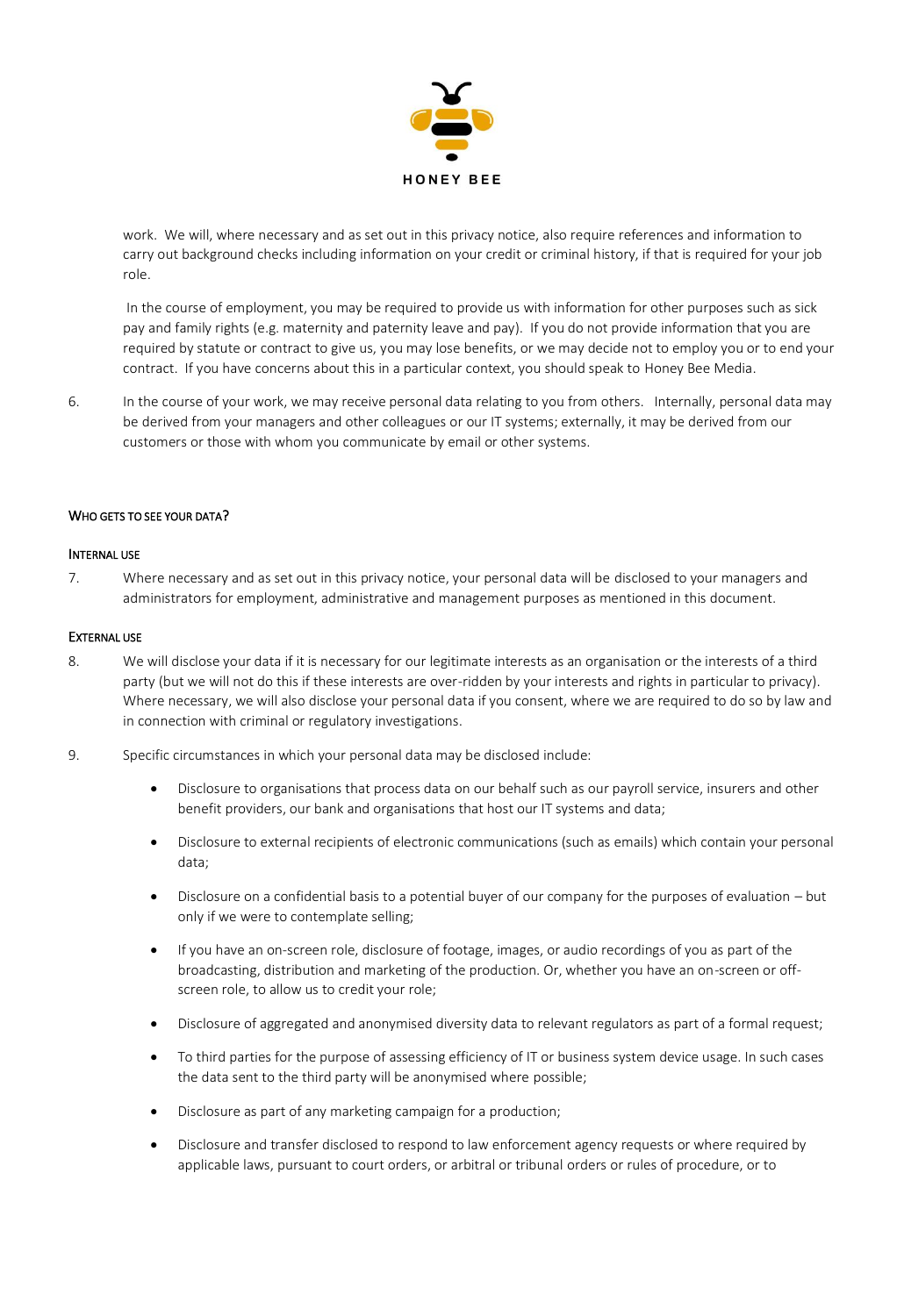

government regulations departments or agencies or regulatory bodies (including disclosures to tax and employment authorities), employment and any other regulatory bodies;

- Disclosure on a confidential basis to our advisers for example to our lawyers for the purposes of seeking legal advice or to further our interests in legal proceedings and to our accountants for auditing purposes; and
- Disclosure to our insurers.

# RETAINING YOUR PERSONAL DATA – MORE INFORMATION

10. Although there is no specific period for which we will keep your personal data, we will not keep it for longer than is necessary for our purposes. In general, we will keep your personal data for the duration of your employment and for a period afterwards. In considering how long to keep it, we will consider its relevance to our company and your employment either as a record or in the event of a legal claim.

If your data is only useful for a short period (for example, CCTV or a record of a holiday request), we will delete it in accordance with this privacy notice.

Some data, such as production footage itself and credit information, will be kept indefinitely as we have an ongoing legitimate interest in retaining the product.

## ACCESS TO YOUR PERSONAL DATA AND OTHER RIGHTS

11. We try to be as open as we reasonably can about personal data that we process. If you would like specific information, just ask us.

You also have a legal right to make a "subject access request". If you exercise this right and we hold personal data about you, we are required to provide you with information on it, including:

- Giving you a description and copy of the personal data
- Telling you why we are processing it

If you make a subject access request and there is any question about who you are, we may require you to provide information from which we can satisfy ourselves as to your identity.

As well as your subject access right, you may have a legal right to have your personal data rectified or erased, to object to its processing or to have its processing restricted. If you have provided us with data about yourself (for example your address or bank details), you have the right to be given the data in machine readable format for transmitting to another data controller. This only applies if the ground for processing is Consent or Contract.

If we have relied on consent as a ground for processing, you may withdraw consent at any time – though if you do so that will not affect the lawfulness of what we have done before you withdraw consent.

## **COMPLAINTS**

12. If you have complaints relating to our processing of your personal data, you should raise these with Honey Bee Media in the first instance. Finally, you may also raise complaints with your statutory regulator. For contact and other details ask Honey Bee Media.

## JOURNALISTIC EXEMPTION (IN RELATION TO CAST, CREW, PRODUCTION AND TALENT)

13. Please note that owing to the nature of the work that you do for us (i.e. working on our or third parties' productions) on some occasions Honey Bee Media will rely on exemptions to data protection rules in relation to journalistic